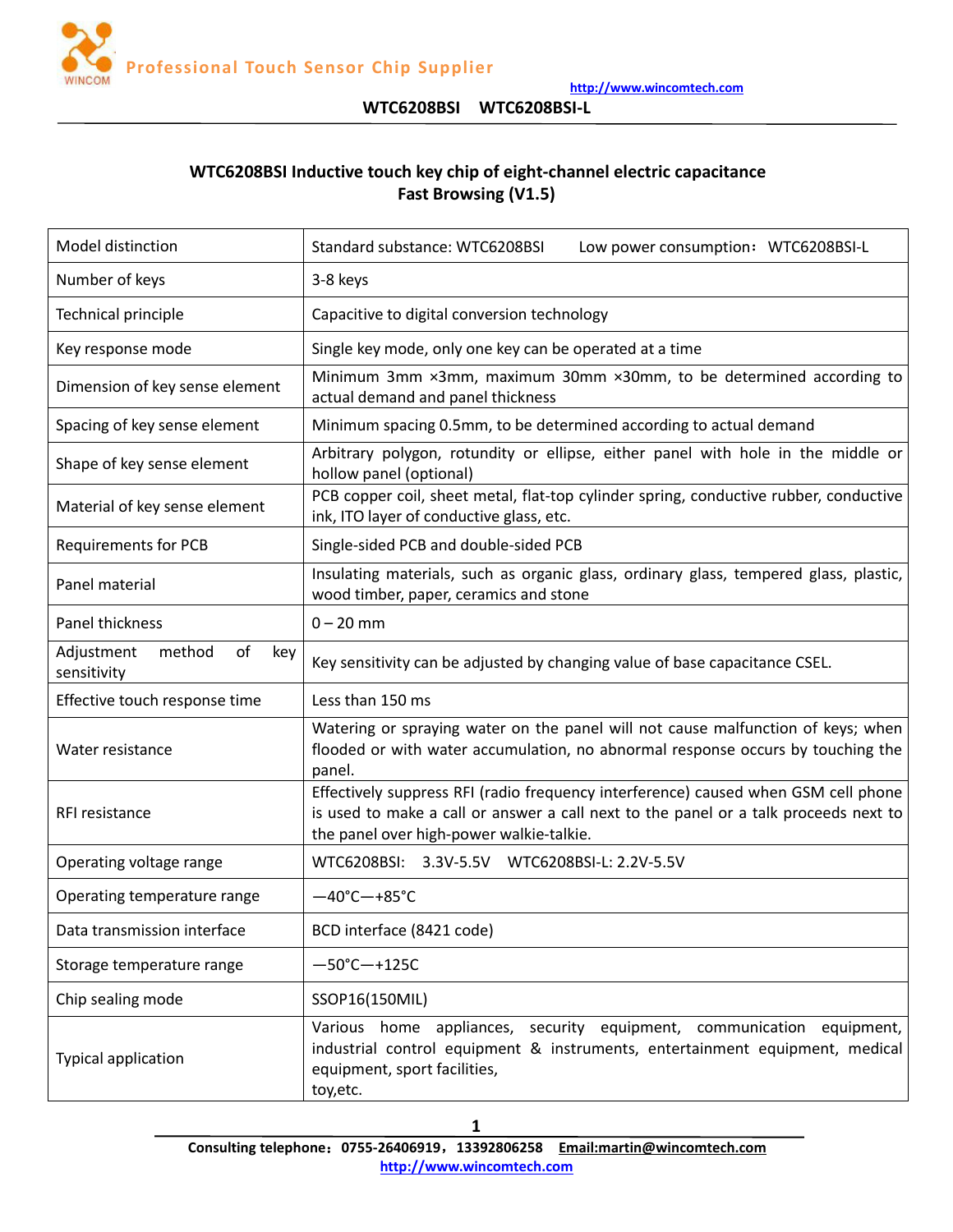**Professional Touch Sensor Chip Supplier** 

http://www.wincomtech.com

# WTC6208BSI WTC6208BSI-L

#### **Table of Contents**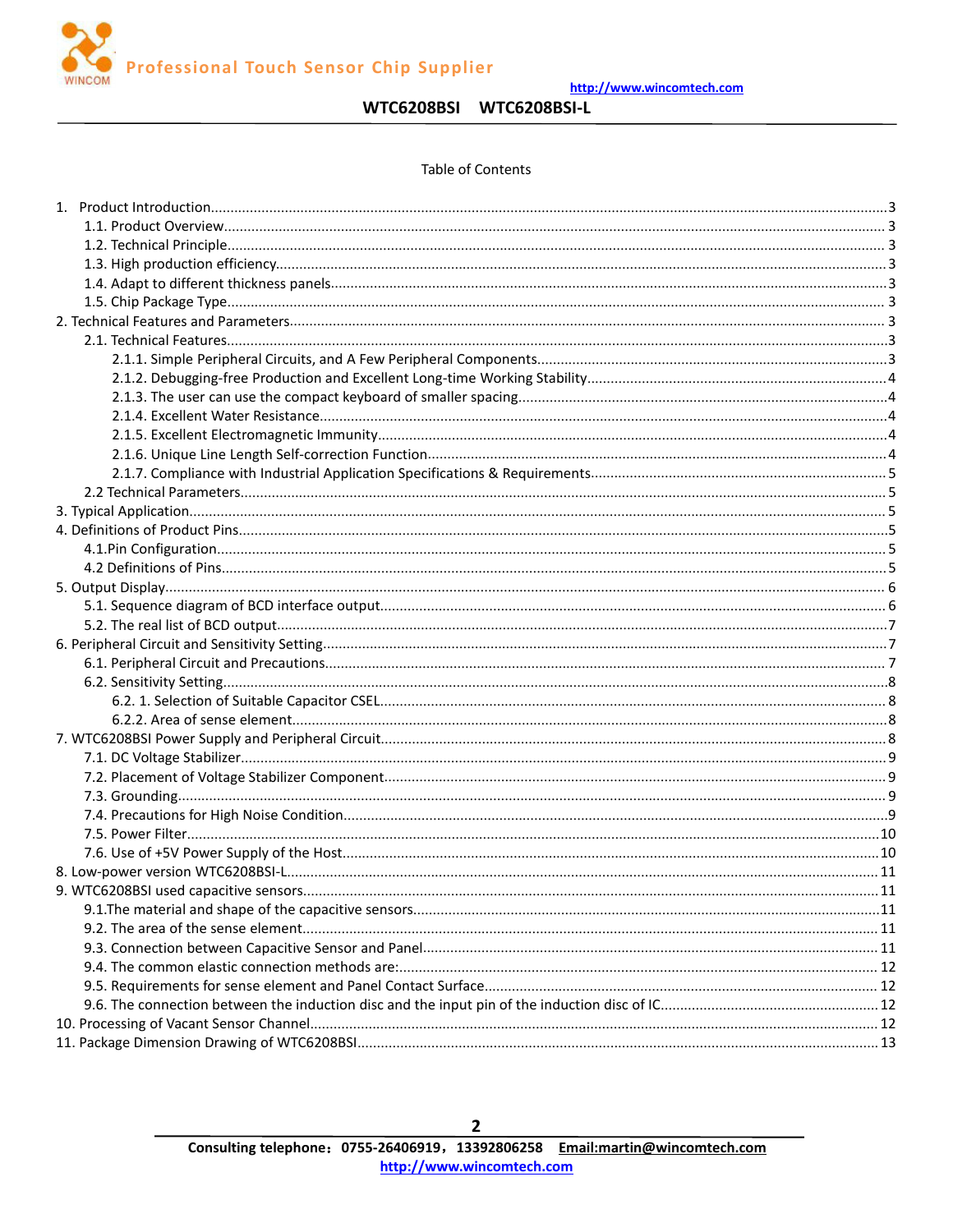

## **WTC6208BSI Inductive touch key chip of eight-channel electric capacitance**

**Specification** (**V1.5**)

### <span id="page-2-1"></span><span id="page-2-0"></span>**1. Product Introduction**

### **1.1. Product Overview**

WTC6208BSI series touch sensing IC is an integrated circuit designed to achieve human touch interface. It can replace the mechanical light touch key to realize waterproof and dustproof, seal isolation, with strong and artistic operation interface. A WTC6208BSI can achieve 3 to 8 independent keys. The user can use it flexibly according to the needs.

### **1.2. Technical Principle**

WTC6208BSI uses the change of capacitance on the 16 bit high precision of CDC (digital capacitance transducer) IC detection induction disk (capacitance sensor) to identify the touch action of the human finger. The data of CDC output is processing by the embedded RISC with efficient and reliable algorithms. Outward output BCD encoding to indicate the key action.

### **1.3. High production efficiency.**

It is only needed to adjust one capacitor Csel that can change the sensitivity of all channels, with less peripheral component, and high production efficiency.

### **1.4. Adapt to different thickness panels**

Through selecting the appropriate Csel capacitance value, appropriately adjusting the sensing area can make WTC6208BSI to adapt the insulation panel of the different thickness of 0-20mm.

### **1.5. Chip Package Type**

WTC6208BSI is packaged with standard 16PIN NSOP.

## **2. Technical Features and Parameters**

## **2.1. Technical Features**

## **2.1.1. Simple Peripheral Circuits, and A Few Peripheral Components**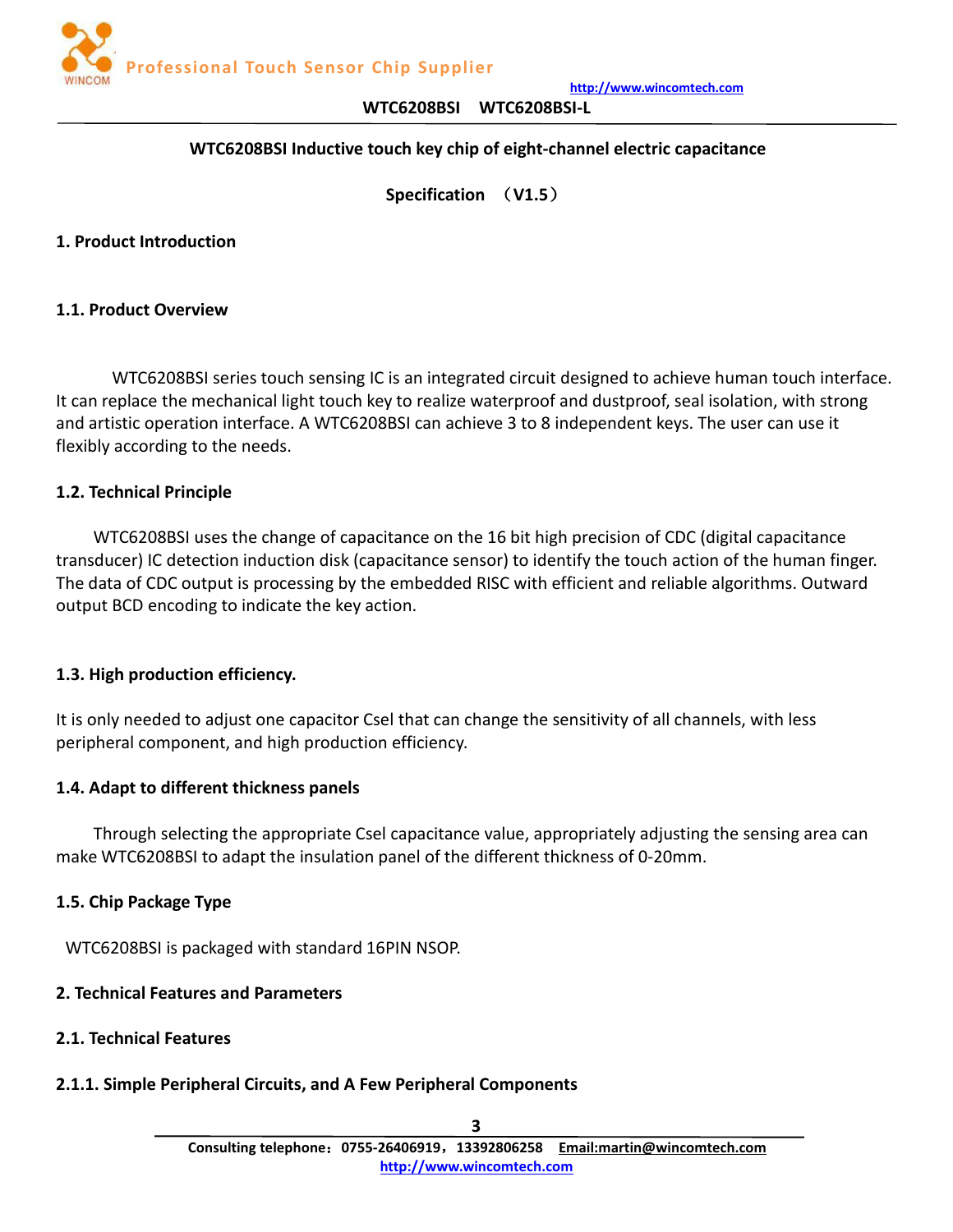

<span id="page-3-0"></span>With independently designed special test circuit, self-calibration circuit and RISC processor integrated inside the IC, there are a few peripheral components.

# **2.1.2. Debugging-free Production and Excellent Long-time Working Stability**

Calibration is not necessary for the system after the set value for capacitor Csel of sensitivity is determined. The system can automatically overcome the interference caused by electrostatic discharge, electromagnetic interference, temperature variation and accumulation of moisture and pollutants on the surface, and provide good precision and operation consistency in various environments, so the product can suffer long-distance transportation and be used in various environments. The unique compensation algorithm and high-strength anti-interference design can guarantee no occurrence of malfunction during long-time work of the product.

## **2.1.3. The user can use the compact keyboard of smaller spacing**

The adjacent key suppression function can prevent the adjacent keys from the faulty action. That is when the same finger touches two or more than two keys, only the finger occupies the key which the area is largest that can make the response, and the key which the relatively small area is occupied by finger is suppressed and not making the response. If the finger occupies two or more than two keys at the same area, these keys do not make the response. The minimum clearance of the key can reach 0.5mm

## **2.1.4. Excellent Water Resistance**

The special waterproof design is used for it. The keyboard not only can be splash proof, flood water proof, but also can be normal use after completely flooded, is different from the general induction at present which when the splashing water, flood water of key panel, it is easily getting false action and is unresponsive after waterlogging, or is occurring false action after pressing it by finger.

## **2.1.5. Excellent Electromagnetic Immunity**

When applying to home apparatuses and ordinary application products, the user may get good immunity to radio frequency signals by using single-sided PCB, and easily resist the interference of most of radio frequency sources including GSM cell phone to the sensitive keys.

When applying to military and other special situations, it is suggested that double-sided PCB should be designed according to the layout requirements provided by us.

## **2.1.6. Unique Line Length Self-correction Function**

It is common for the current similar products on the market that, the sensitivity largely differs according to the length of line from sensing key to IC pin. Our original line length self-correction technology can automatically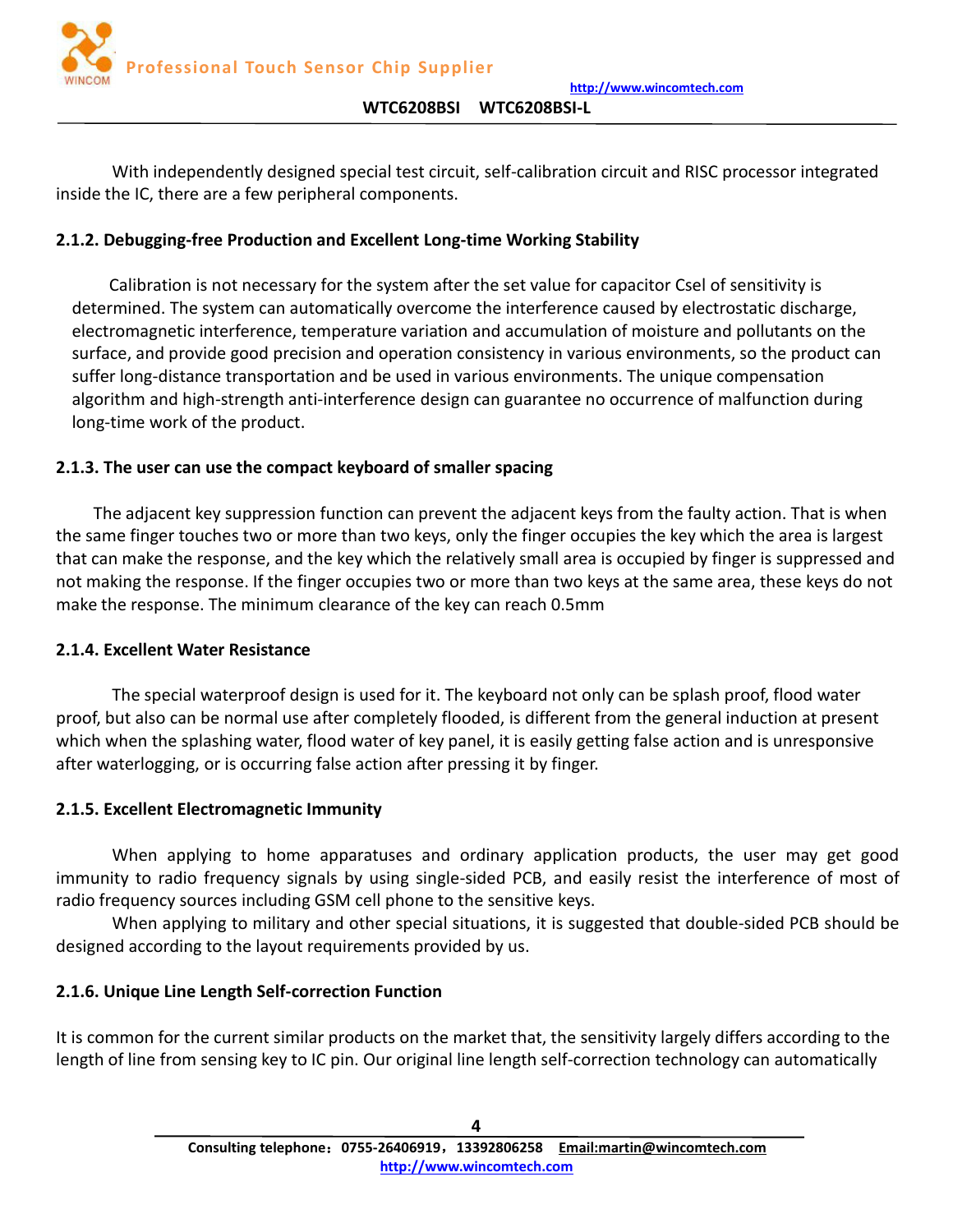

<span id="page-4-0"></span>correct such difference. The user can obtain almost uniform sensitivity for all keys of the whole sense element without complex adjustment.

## **2.1.7. Compliance with Industrial Application Specifications & Requirements**

More reliable performance and wider application range is available for users.

## **2.2 Technical Parameters**

Operating voltage: WTC6208BSI: 3.3V<Vcc<5.5V WTC6208BSI-L: 2.2V<Vcc<5.5V Output voltage range: GND<Vout<Vcc Sensing thickness (insulating medium): 0-20mm Response time of effective touch: Less than 100ms Operating temperature: -40°C—+85°C Storage temperature: -50°C—+125°C

## **3. Typical Application**

Be applicable to various kitchen apparatuses, audio and video devices, air conditioners, sanitary electrical apparatuses, lights and switches, security equipment, instruments, portable player, mobile phones, electronic toys and learning machines.

## **4. Definitions of Product Pins**

## **4.1.Pin Configuration**

WTC6208BSI pin configuration diagram is shown in the figure 1 below :



Figure 1: WTC6208BSI Pin Diagram

## **4.2 Definitions of Pins**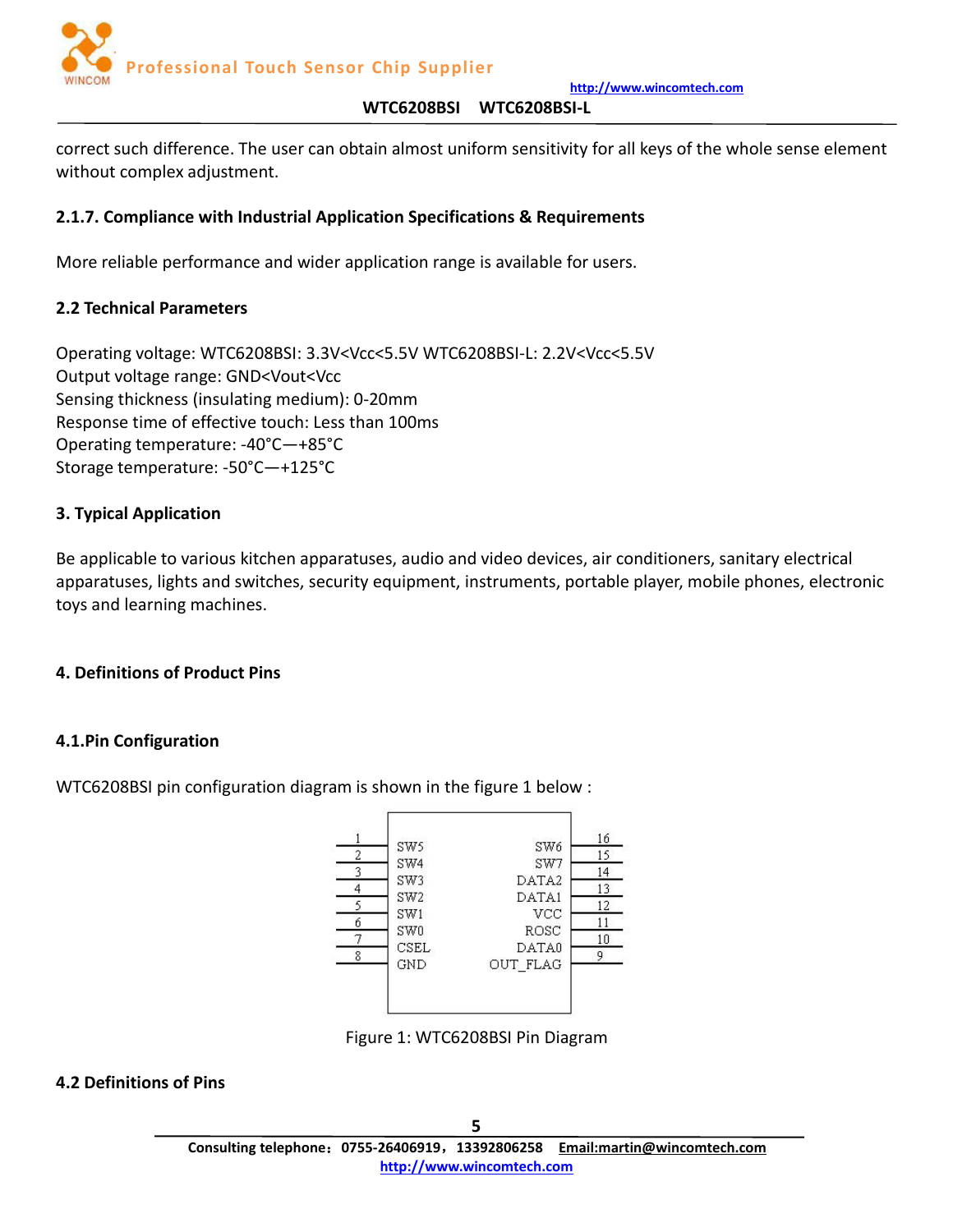

| Pin No.      | <b>Pin</b>      | <b>Usag</b> | <b>Function Description</b>                              |  |  |
|--------------|-----------------|-------------|----------------------------------------------------------|--|--|
|              | <b>Name</b>     | e           |                                                          |  |  |
| $\mathbf{1}$ | SW <sub>5</sub> |             | Interface of touch key 5 (sense element 5)               |  |  |
| 2            | SW4             |             | Interface of touch key 4 (sense element 4)               |  |  |
| 3            | SW <sub>3</sub> |             | Interface of touch key 3 (sense element 3)               |  |  |
| 4            | SW <sub>2</sub> |             | Interface of touch key 2 (sense element 2)               |  |  |
| 5            | SW1             |             | Interface of touch key 1 (sense element 1)               |  |  |
|              |                 |             |                                                          |  |  |
| 6            | SW <sub>0</sub> |             | Interface of touch key 0 (sense element 0) interface     |  |  |
| 7            | <b>CSEL</b>     |             | Capacitor interface for adjusting the sensitivity        |  |  |
| 8            | <b>GND</b>      |             | Power ground                                             |  |  |
| 9            | OUT FLA         | $\Omega$    | Key state indicator: 1 indicates that the key has no     |  |  |
|              | G               |             | effective touch; 0 indicates that there is a key pressed |  |  |
| 10           | DATA0           |             | <b>BCD</b> code output                                   |  |  |
| 11           | <b>ROSC</b>     |             | Connect the 10K pull-up resistor                         |  |  |
| 12           | <b>VCC</b>      |             | Power input                                              |  |  |
| 13           | DATA1           | $\Omega$    | BCD code output                                          |  |  |

<span id="page-5-0"></span>The definitions of WTC6208BSI pins are as shown in the table below:

14 | DATA2 | O | BCD code output

15 | SW7 | I | Interface of touch key 7 (sense element 7) 16 | SW6 | I | Interface of touch key 16(sense element 6)

## **5. Output Display**

## **5.1. Sequence diagram of BCD interface output**

When the effective touch occurred on the induction disk is detected, the WTC6208BSI outputs the BCD code of the corresponding induction disk in 100ms, so that the user MCU can process it. The OUT\_FLAG foot indicates the state of the key; 1 indicates that the key has no effective touch, and 0 indicates that it has a key pressed. The sequential relationship between the OUT\_FLAG and BCD code output feet (DATA2  $\sim$  DATA0) is shown in Figure 2

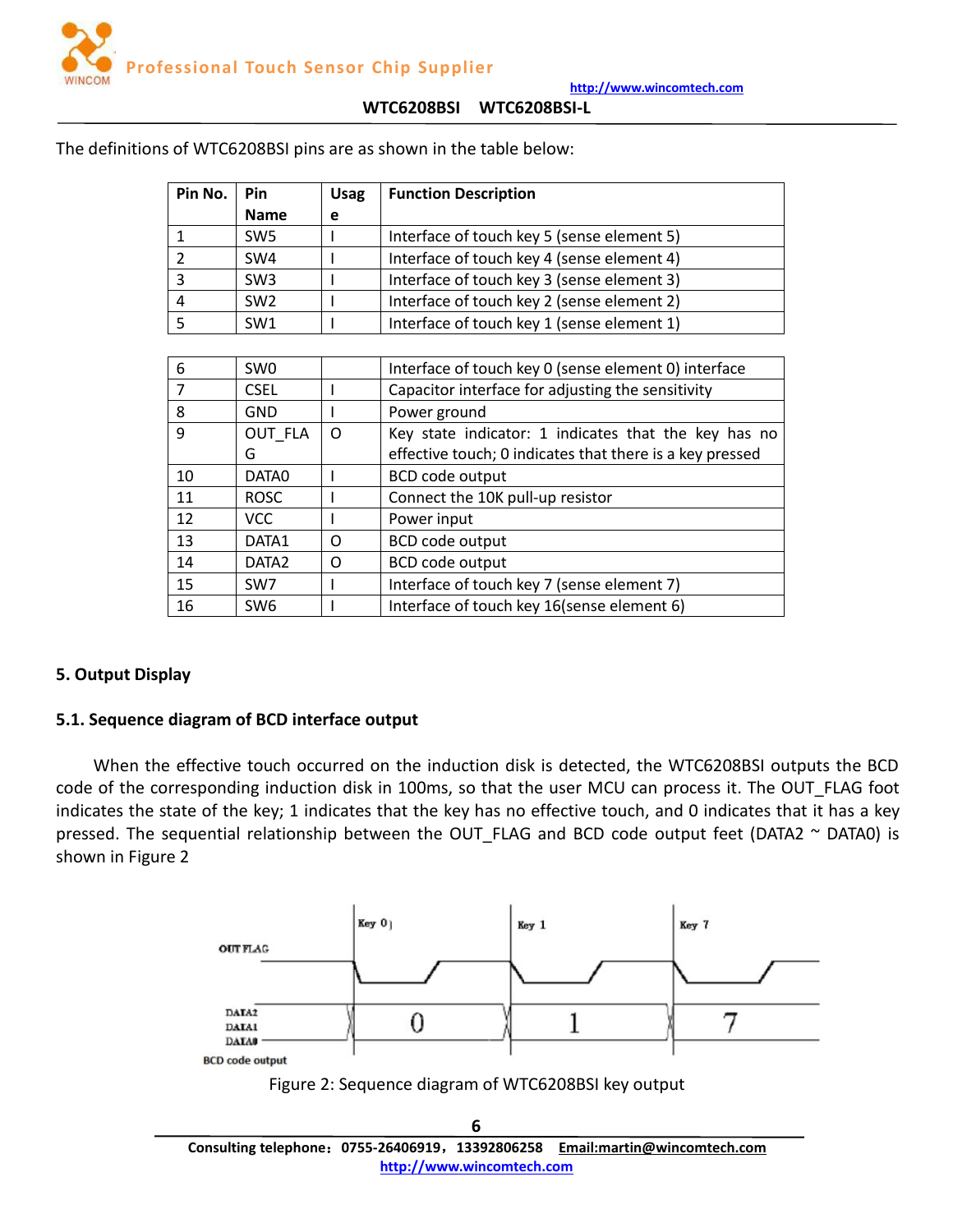

### <span id="page-6-0"></span>**5.2. The real list of BCD output**

|                 | Input        | OUT FLAG | Key value                |              |                   |
|-----------------|--------------|----------|--------------------------|--------------|-------------------|
| Output          |              |          | DATA0                    | DATA1        | DATA <sub>2</sub> |
|                 | Electrifying | H        | Н                        | H            | H                 |
| SW <sub>0</sub> | Touch        | L        |                          | L            | L                 |
|                 | Leave        | H        | ---                      |              |                   |
| SW1             | Touch        | L        | Н                        | L            | L                 |
|                 | Leave        | H        | $\overline{\phantom{a}}$ | ---          | ---               |
| SW <sub>2</sub> | Touch        |          |                          | H            | L                 |
|                 | Leave        | H        | <u>.</u>                 | ---          | ---               |
| SW <sub>3</sub> | Touch        | L        | H                        | H            |                   |
|                 | Leave        | H        | <u>.</u>                 | ---          |                   |
| SW4             | Touch        | L        |                          | L            | H                 |
|                 | Leave        | H        | ۵                        |              |                   |
| SW <sub>5</sub> | Touch        | L        | H                        | L            | H                 |
|                 | Leave        | H        | <u>.</u>                 | ---          |                   |
| SW <sub>6</sub> | Touch        |          |                          | H            | H                 |
|                 | Leave        | H        | ---                      | ---          |                   |
| SW7             | Touch        |          | H                        | $\mathsf{H}$ | H                 |
|                 | Leave        | H        | $\overline{a}$           |              |                   |

The "one" in the table indicates that after the finger leaves, before touching the next key, the electrical level of DATA0 $\sim$ DATA2 is kept the touch last time, and the key value of the key is unchanged.

### **6. Peripheral Circuit and Sensitivity Setting**

### **6.1. Peripheral Circuit and Precautions**

The peripheral circuit of WTC6208BSI is simple and requires only a small amount of resistance. The key component is the sensitivity adjustment capacitor CSEL and the 1K resistance group used to measure the circuit matching impedance. CSEL requires the use of polyester capacitance, NPO material or X7R capacitance with 10% or more precision. The 1K resistance group can provide you with the best and most stable measurement effect. Please make sure that the CSEL and the matching resistance are as close to the IC as possible when PCB layout.

Figure 4 is the application circuit diagram of WTC6208BSI working under the 8 keys mode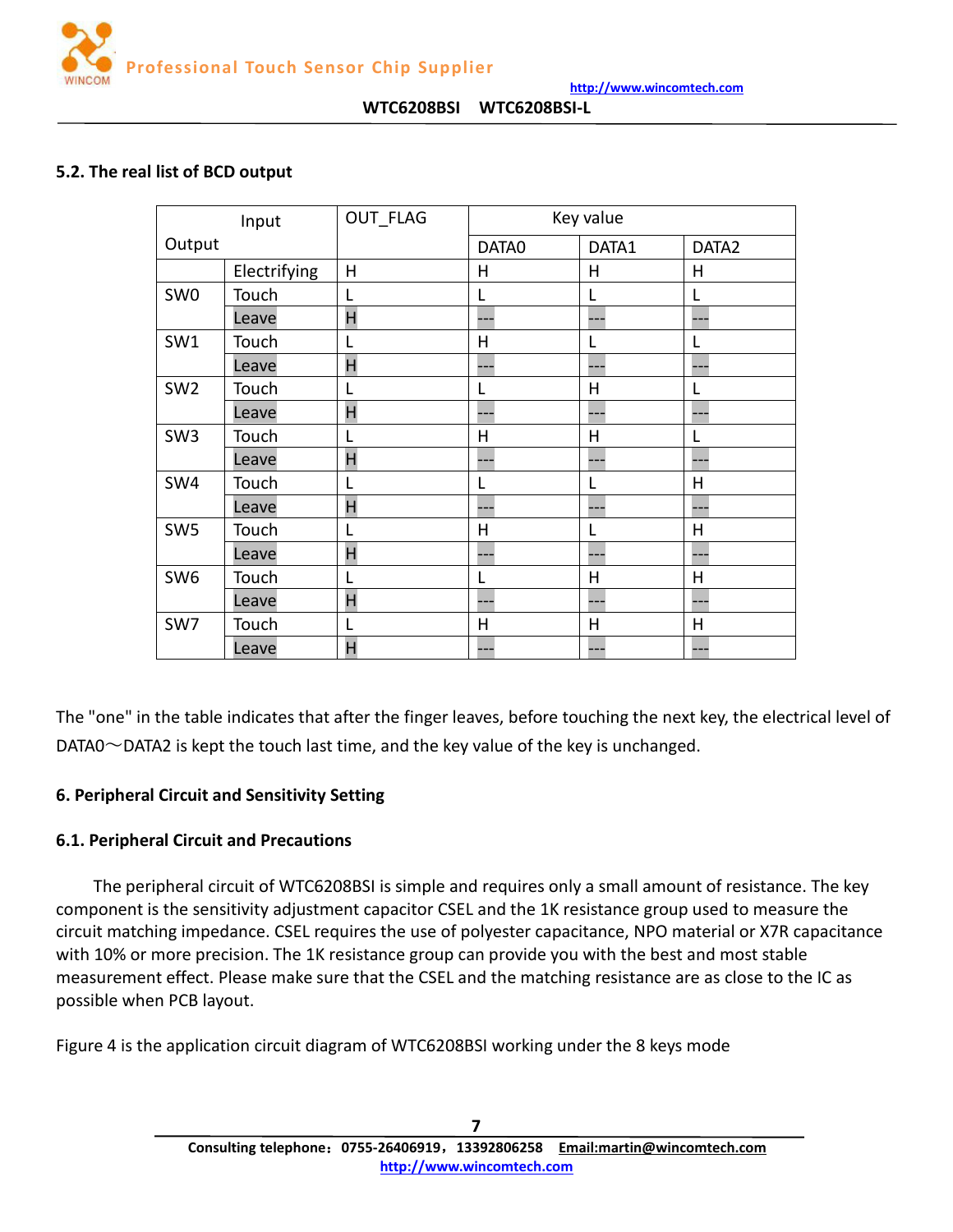

**http://www.wincomtech.com**

#### **WTC6208BSI WTC6208BSI-L**

<span id="page-7-0"></span>

10 % polyester capacitance 0.0047UF-0.022UF



## **6.2. Sensitivity Setting**

The sensitivity setting of WTC6208BSI enables the user to use isolated media of various thicknesses to implement reliable and flexible touch function.

## **6.2. 1. Selection of Suitable Capacitor CSEL**

The sensitivity setting of WTC6208BSI is achieved by selecting the appropriate capacitance Csel. The user can select the appropriate capacitance Csel according to the own use case. The larger the separation medium is, the larger the Csel capacity is. It is generally recommended to choose the appropriate capacitance between 0.0047UF and 0.022UF from large to small.

It is recommends that it is best to use the A 5 % precision polyester capacitor with a small temperature coefficient for Csel. 10 percent accuracy of polyester capacitance can also be used. If needing use of patch capacitors, 10% or higher precision NPO materialor X7R capacitance needs to be used. It is recommended that the user places more than two solder plates on the Csel to exquisitely adjust the Csel.

## **6.2.2. Area of sense element**

Increasing the area of the induction disc is beneficial to improve the penetration ability of touch sensing.

# **7. WTC6208BSI Power Supply and Peripheral Circuit**

WTC6208BSI measures small change in capacitance, so it is required that the power ripple and noise should be small and the external strong interference involved from power supply shall be avoided. Particularly when it is applied to induction cooker and microwave oven, the external interference and voltage leap must be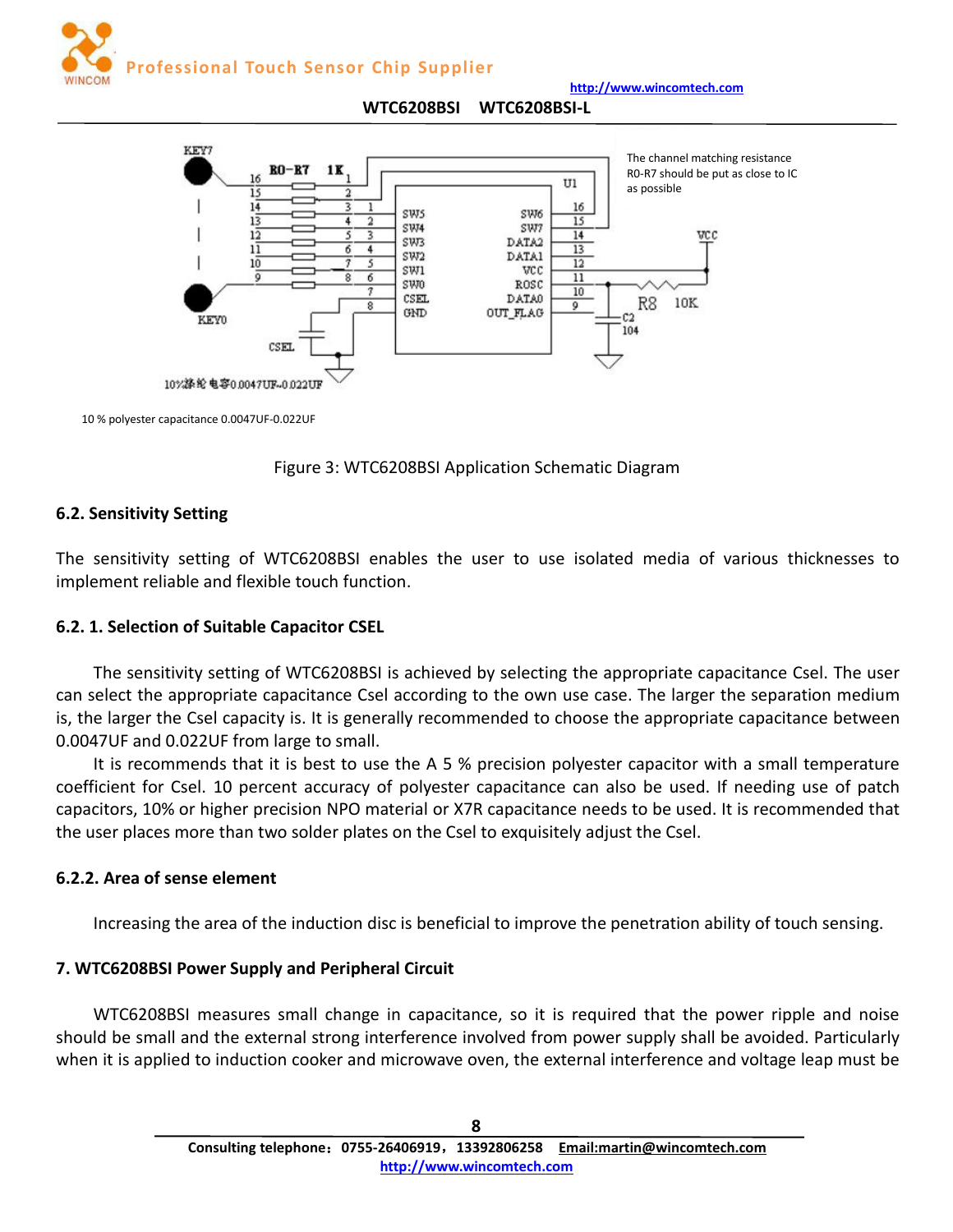

<span id="page-8-0"></span>effectively isolated, and the power supply must have high stability. It is suggested that the voltage stabilizing circuit constituted by 78L05 as shown in the figure 4 should be adopted.



Figure 4: Full functional circuit of the power supply voltage circuit

# **7.1. DC Voltage Stabilizer**

At PCB LAYOUT, such 78L05 power component must be close to WTC6208BSI Vcc pin.

# **7.2. Placement of Voltage Stabilizer Component**

78L05, peripheral components and WTC6208BSI must be placed on the same circuit board centrally, to put an end to the noises caused by overlong power connection line.

## **7.3. Grounding**

The common ground of the components as shown in the figure shall be separately connected into an independent group and then it shall be connected to the common ground of the whole machine from one point of it. (Use one point of star shape to connect the ground)

## **7.4. Precautions for High Noise Condition**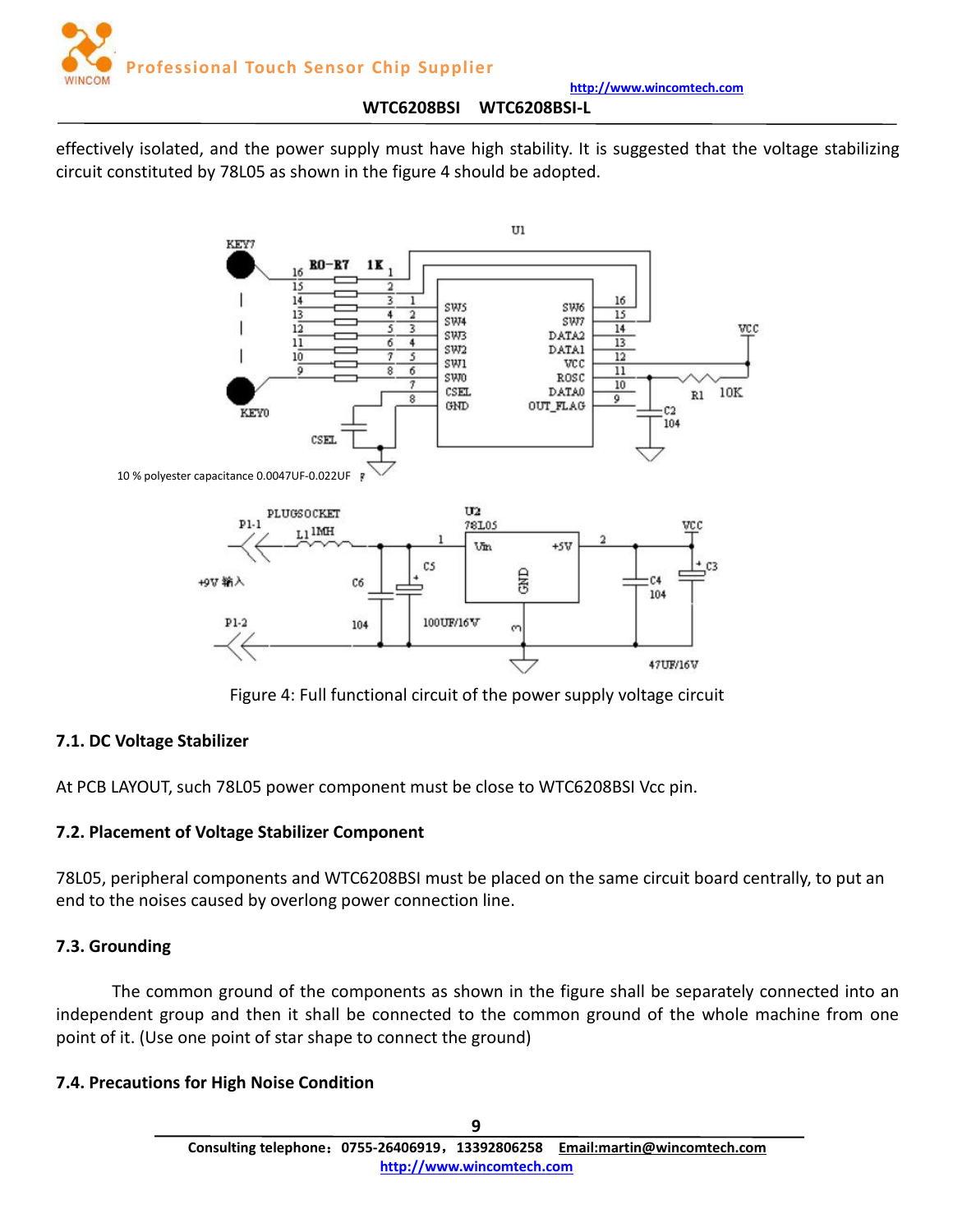

<span id="page-9-0"></span>In case of application in a high-noise environment, up and down overlapped placement shall be avoided between high-voltage (220V), high-current, and high-frequency-operation main board and the touch circuit board. If such overlapped placement is unavoidable, try to keep far away from high-voltage, high-current components area or add shield on the main board.

## **7.5. Power Filter**

When typesetting in PCB, it is recommended to reserve the inductor L1 (1MH) welding disc, but the general and the non-special applications do not need this inductance. The users can also cancel it.

When inputting 78L05 power supply, it needs to pay attention to ripple size. Please don't make the trough of ripple wave lower than DC 9V.

## **7.6. Use of +5V Power Supply of the Host**

If the user directly uses 5V power supply of the main engine, it needs adding the power supply filter circuit in the front of the power supply of the modules or sensing power chips as shown in the figure 5. The requirement for PCB layout is the same as the above circuit



The analog and digital powers of circuit shall be connected separately to the ground in Y-connection method.

The capacitors shall be arranged in the sequence indicated in the schematic diagram and shall not be arranged arbitrarily.

### Figure 5: Power Filter Circuit

### **Precautions:**

The above circuit should connect the 104 capacitors and electrolytic capacitors of the filter circuit according to the order in the chart, and 104 capacitors should be in front of the electrolytic capacitance that can better suppresses the high frequency noise.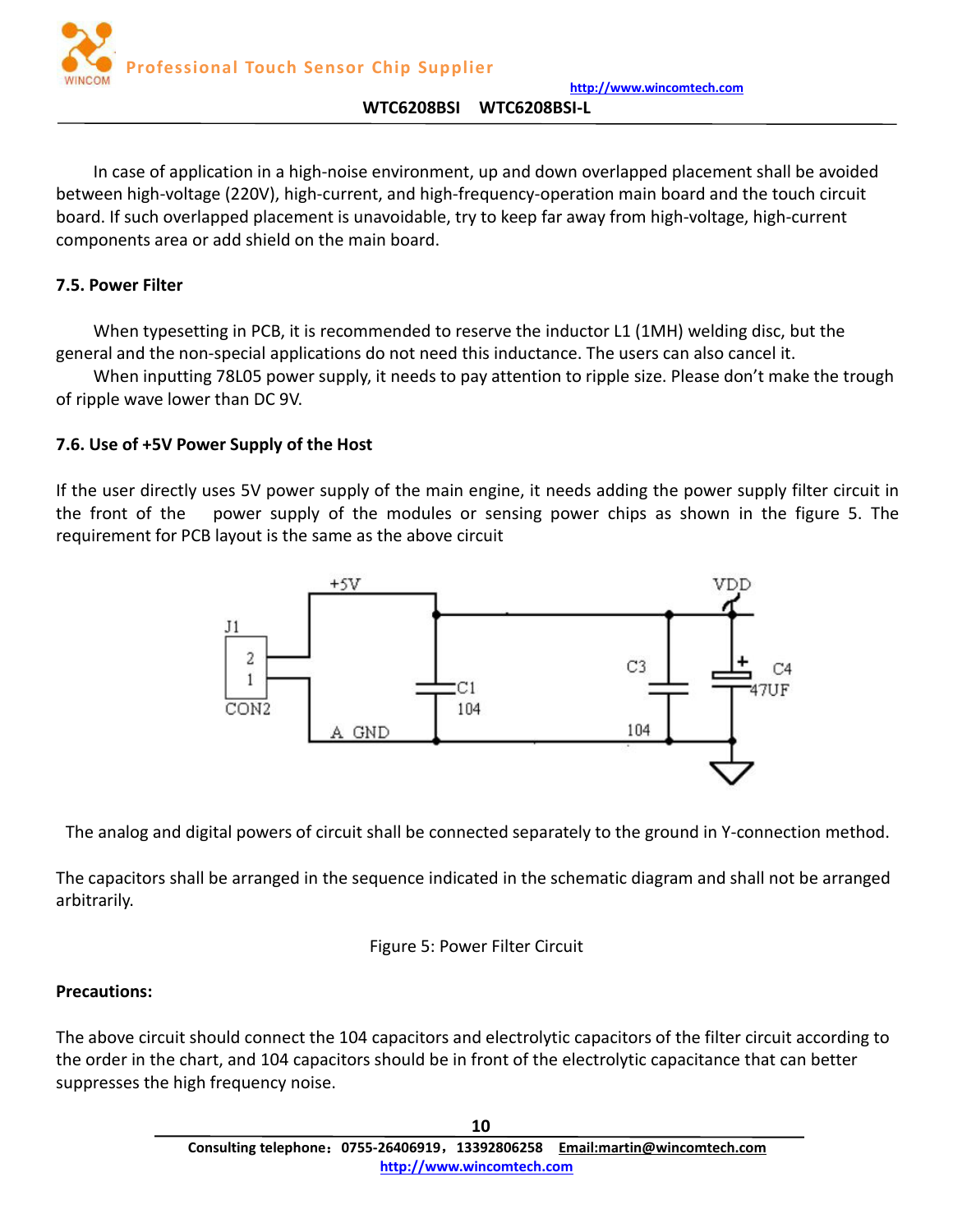

**http://www.wincomtech.com**

#### **WTC6208BSI WTC6208BSI-L**

### <span id="page-10-0"></span>**8. Low-power version WTC6208BSI-L**

WTC6208BSI-L is a low-power version, has the sleep mode.

In a period of time, after it is detected that there is no touch action on the touch panel, the chip can automatically enter the dormant state, and the current consumption this time is only 9uA~18uA, which is used for satisfying the application of the Low power consumption product of the battery power supply.

After dormant, touching any key can awaken the touch chip and immediately enter the normal working mode.

## **9. WTC6208BSI used capacitive sensors**

## **9.1.The material and shape of the capacitive sensors**

The capacitive sensors can be any type of conductor, but certain flat surface should be ensured. It is recommended to use a round metal sheet or other conductor with a diameter greater than 10mm. The commonly used induction disks are copper foil, spring, thin film line and ITO glass, etc. on the PCB plate etc.



The key sense element can be solid or hollow rectangle, circle or polygon.

# Figure 6: PCB Copper Foil sense element

## **9.2. The area of the sense element**

The area of each sense element should be kept as same as possible to ensure the same sensitivity.

## **9.3. Connection between Capacitive Sensor and Panel**

The capacitive sensor shall cling to glass and other insulated panel, and elastic connection shall apply between them.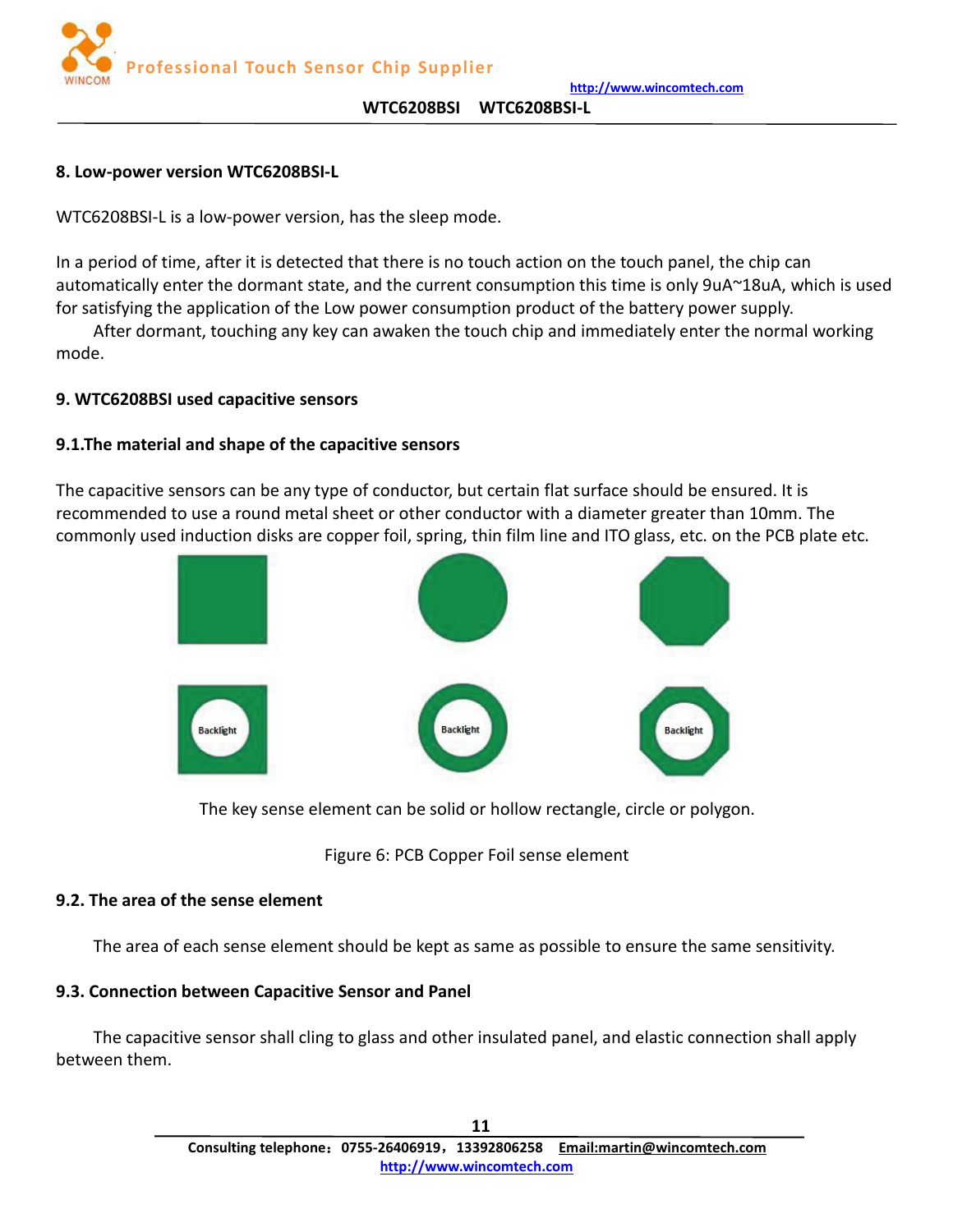

## <span id="page-11-0"></span>**9.4. The common elastic connection methods are:**

The common elastic connection methods are:

Use the sense element with spring

Use cylindrical conductive rubber to conduct elastic connection

Paste the sense element onto the panel with imported super double-sided glue, and the double-sided glue layer cannot be too thick.

As shown in Figure 7.



Figure 7: Spring sense element

# **9.5. Requirements for sense element and Panel Contact Surface**

The surface of the induction plate must be levelled off, and is no clearance between the panels.

## **9.6. The connection between the induction disc and the input pin of the induction disc of IC**

The connection between the capacitance sensor and the pins of WTC6208BSI should be short and thin as far as possible (0.1~0.2mm width). It is best that WTC6208BSI can be placed on the keypad and that the back and around 0.5 mm of the connection is not placed other circuit, to ensure that the sensor has good sensitivity and to avoid false triggering.

## **10. Processing of Vacant Sensor Channel**

WTC6208BSI at least must use three touch keys, to ensure the steady operation of the chip. When it applies to the situation of less than 8 keys, SW7~SW0 will have the empty unused sensor input channel. The empty input channel only needs a simple suspending in midair, and the empty input channel cannot be added any pull-up or pull-down resistance.

If the user must use three or less sensitive keys, please be sure to contact us for the corresponding technical support.